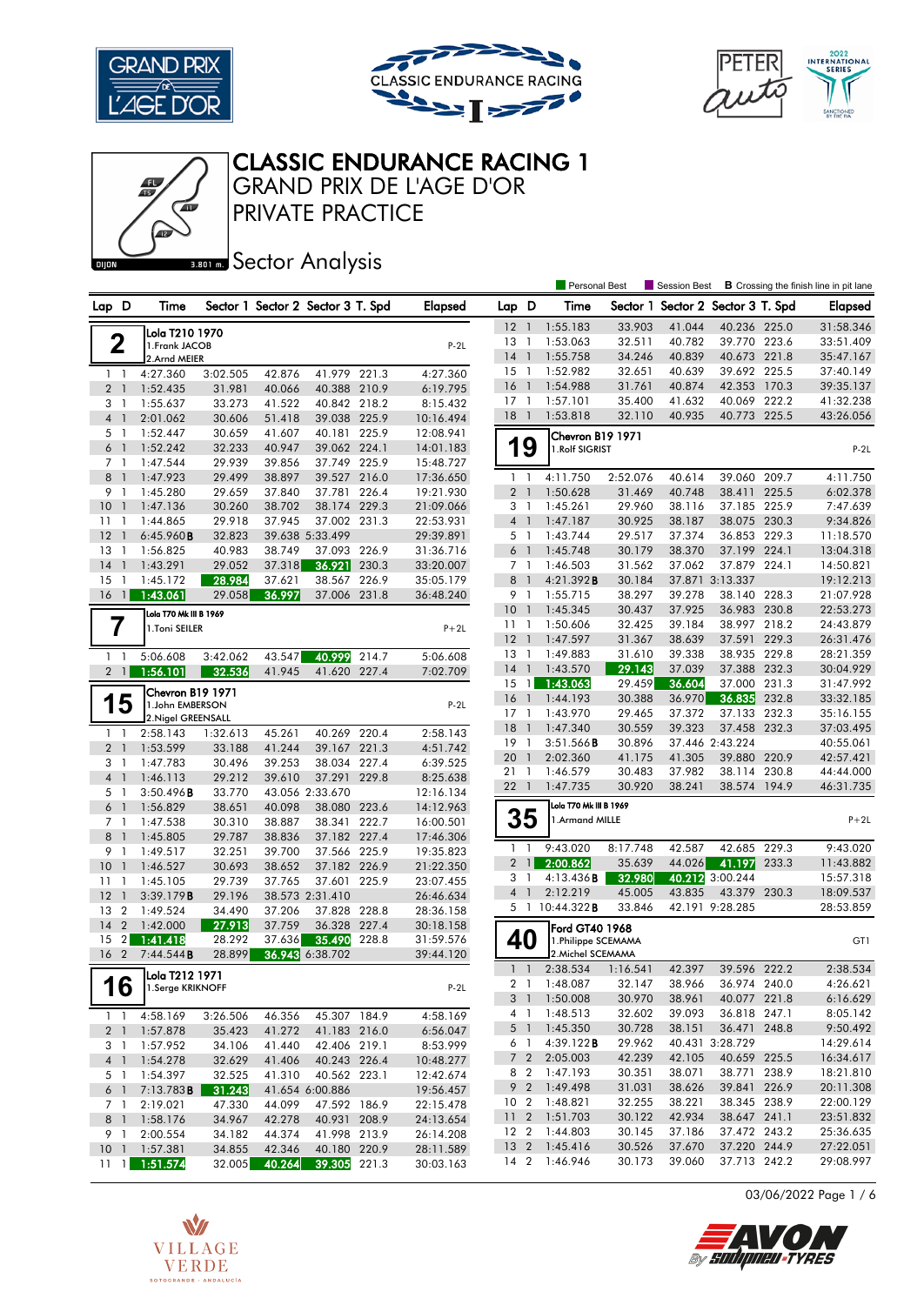

Æ





Personal Best **S** Session Best **B** Crossing the finish line in pit lane

### CLASSIC ENDURANCE RACING 1

PRIVATE PRACTICE GRAND PRIX DE L'AGE D'OR

**B.801 m.** Sector Analysis

| Lap      | D                                | Time                  |                    |                  | Sector 1 Sector 2 Sector 3 T. Spd |       | Elapsed                | Lap D                       |                | Time                       |                          |                  | Sector 1 Sector 2 Sector 3 T. Spd |       | Elapsed                |
|----------|----------------------------------|-----------------------|--------------------|------------------|-----------------------------------|-------|------------------------|-----------------------------|----------------|----------------------------|--------------------------|------------------|-----------------------------------|-------|------------------------|
| 15       |                                  | 2 1:42.895            | 29.006             | 37.063           | 36.826 244.9                      |       | 30:51.892              | 7 1                         |                | 1:53.855                   | 32.101                   | 41.045           | 40.709 225.5                      |       | 16:45.419              |
| 16       | $\overline{2}$                   | 1:43.892              | 29.117             | 37.945           | 36.830 236.3                      |       | 32:35.784              | 8                           | $\overline{1}$ | 6:03.709B                  | 32.125                   |                  | 42.229 4:49.355                   |       | 22:49.128              |
| 17       | $\overline{2}$                   | 1:45.421              | 31.775             | 37.519           | 36.127                            | 247.7 | 34:21.205              | 9 1                         |                | 2:02.525                   | 40.156                   | 42.354           | 40.015 225.0                      |       | 24:51.653              |
| 18       | $\overline{2}$                   | 3:15.740B             | 29.699             |                  | 37.539 2:08.502                   |       | 37:36.945              | 10 <sub>1</sub>             |                | 1:54.076                   | 31.205                   | 41.438           | 41.433 226.9                      |       | 26:45.729              |
| 19       | $\overline{2}$                   | 1:52.551              | 35.828             | 38.479           | 38.244 240.0                      |       | 39:29.496              | $11-1$                      |                | 1:47.569                   | 30.283                   | 39.848           | 37.438 231.3                      |       | 28:33.298              |
| 20       | $\overline{2}$                   | 1:50.856              | 30.626             | 42.361           | 37.869 246.0                      |       | 41:20.352              | $12-1$                      |                | 1:45.261                   | 29.218                   | 38.748           | 37.295 233.8                      |       | 30:18.559              |
| 21       | $\overline{2}$                   | 1:45.157              | 30.248             | 37.645           | 37.264 244.3                      |       | 43:05.509              | 13 1                        |                | 1:46.309                   | 29.147                   | 39.051           | 38.111 234.3                      |       | 32:04.868              |
|          | 22 2                             | 1:45.289              | 30.539             | 37.349           | 37.401 241.1                      |       | 44:50.798              | $14-1$                      |                | 1:47.387                   | 30.491                   | 39.496           | 37.400 234.8                      |       | 33:52.255              |
|          |                                  | Lola T212 1971        |                    |                  |                                   |       |                        | $15-1$                      |                | 1:44.698                   | 30.629                   | 38.548           | 35.521 235.8                      |       | 35:36.953              |
|          | 42                               | 1. Christophe BEAUDON |                    |                  |                                   |       | $P-2L$                 | 16                          | $\overline{1}$ | 3:39.767B                  | 28.912                   |                  | 37.908 2:32.947                   |       | 39:16.720              |
|          |                                  |                       |                    |                  |                                   |       |                        | $17-1$                      |                | 1:50.028                   | 35.959                   | 38.480           | 35.589 233.8                      |       | 41:06.748              |
|          | $1\quad$                         | 5:47.010              | 4:20.135           | 44.228           | 42.647 213.4                      |       | 5:47.010               | 18 <sup>1</sup>             |                | 1:41.531                   | 29.479                   | 37.349           | 34.703 235.3                      |       | 42:48.279              |
|          | 2 <sub>1</sub>                   | 1:52.096              | 31.037             | 42.475           | 38.584 224.5                      |       | 7:39.106               | 19                          | $\overline{1}$ | 1:37.030                   | 27.317                   | 36.067           | 33.646                            | 235.3 | 44:25.309              |
|          | 3 <sub>1</sub>                   | 2:20.478              | 58.299             | 41.748           | 40.431 197.4                      |       | 9:59.584               | 20                          | $\overline{1}$ | 1:37.629                   | 26.868                   | 35.440           | 35.321                            | 236.3 | 46:02.938              |
|          | 4 1                              | 1:55.125              | 33.636             | 42.408           | 39.081 221.8                      |       | 11:54.709              |                             |                | Chevron B19 1971           |                          |                  |                                   |       |                        |
|          | 5 <sub>1</sub>                   | 1:53.769              | 31.988             | 41.268           | 40.513 222.7                      |       | 13:48.478              | 56                          |                |                            | 1. Joao Paulo CAMPOS COS |                  |                                   |       | $P-2L$                 |
| 6        | $\mathbf{1}$                     | 1:50.830              | 32.026             | 40.454           | 38.350                            | 226.9 | 15:39.308              |                             |                | 2. Alexandre BEIRAO        |                          |                  |                                   |       |                        |
|          | 7 <sub>1</sub>                   | 3:49.292B             | 35.567             |                  | 41.847 2:31.878                   |       | 19:28.600              | $\mathbf{1}$                | $\overline{1}$ | 10:02.823                  | 8:32.298                 | 47.196           | 43.329 174.8                      |       | 10:02.823              |
|          | 8 1                              | 2:07.718              | 43.672             | 43.381           | 40.665 222.7                      |       | 21:36.318              | 2 <sub>1</sub>              |                | 2:03.644                   | 38.195                   | 43.726           | 41.723 203.0                      |       | 12:06.467              |
| 9        | $\overline{1}$                   | 1:55.899              | 33.237             | 41.453           | 41.209 220.0                      |       | 23:32.217              | 3 <sub>1</sub>              |                | 2:05.054                   | 38.888                   | 42.794           | 43.372 169.0                      |       | 14:11.521              |
| 10       | $\overline{1}$                   | 1:54.722              | 33.435             | 41.697           | 39.590 222.2                      |       | 25:26.939              | 4 <sup>1</sup>              |                | 1:59.978                   | 34.464                   | 41.597           | 43.917 165.6                      |       | 16:11.499              |
| 11       | $\mathbf{1}$                     | 1:53.886              | 32.941             | 41.285           | 39.660 223.1                      |       | 27:20.825              | 5 <sub>1</sub>              |                | 9:19.730B                  | 33.973                   |                  | 45.599 8:00.158                   |       | 25:31.229              |
| 12       | $\mathbf{1}$                     | 2:00.923              | 34.574             | 41.381           | 44.968 206.9                      |       | 29:21.748              | 6 <sup>1</sup>              |                | 2:00.640<br>1:48.565       | 41.101                   | 41.431           | 38.108 202.2                      |       | 27:31.869              |
| 13       | $\overline{1}$<br>$\overline{1}$ | 1:58.634              | 34.991             | 42.212<br>41.359 | 41.431 194.6<br>39.252 226.4      |       | 31:20.382<br>33:14.190 | 7 <sub>1</sub><br>8         | $\overline{1}$ |                            | 29.995                   | 39.072<br>38.527 | 39.498 202.2                      |       | 29:20.434              |
| 14<br>15 | -1                               | 1:53.808<br>1:55.391  | 33.197<br>32.144   | 40.174           | 43.073 212.6                      |       | 35:09.581              | 9 1                         |                | 1:46.284<br>1:45.171       | 29.430<br>29.218         | 38.335           | 38.327 205.7<br>37.618 203.0      |       | 31:06.718<br>32:51.889 |
| 16       | - 1                              | 1:56.679              | 34.974             | 41.380           | 40.325 225.9                      |       | 37:06.260              |                             |                |                            |                          |                  |                                   |       |                        |
| 17       | $\overline{1}$                   | 1:54.097              | 33.029             | 40.862           | 40.206 224.1                      |       | 39:00.357              |                             |                | Chevrolet Corvette C3 1969 |                          |                  |                                   |       |                        |
| 18       | $\overline{1}$                   | 2:00.531              | 33.931             | 44.137           | 42.463 222.2                      |       | 41:00.888              | 61                          |                | 1. Bruno VIEREN            |                          |                  |                                   |       | GT1                    |
|          |                                  | Chevron B19 1971      |                    |                  |                                   |       |                        | $1\quad$                    |                | 6:19.852                   | 4:32.102                 | 55.604           | 52.146 158.8                      |       | 6:19.852               |
|          | 44                               | 1. Rory JACK          |                    |                  |                                   |       | $P-2L$                 | 2 <sub>1</sub>              |                | 2:14.023                   | 39.443                   | 48.993           | 45.587 161.7                      |       | 8:33.875               |
|          |                                  |                       |                    |                  |                                   |       |                        | 3                           | $\overline{1}$ | 2:05.133                   | 37.100                   | 44.915           | 43.118 181.2                      |       | 10:39.008              |
|          | $1\quad$                         | 4:18.723              | 3:02.353           | 38.287           | 38.083 210.9                      |       | 4:18.723               | $4-1$                       |                | 2:06.150                   | 36.634                   | 45.072           | 44.444 186.2                      |       | 12:45.158              |
|          | 2 <sub>1</sub>                   | 1:50.330              | 29.022             | 39.254           | 42.054 208.5                      |       | 6:09.053               | 5                           | $\overline{1}$ | 2:07.709                   | 35.432                   | 48.074           | 44.203 198.5                      |       | 14:52.867              |
|          | 3 <sup>1</sup>                   | 1:43.260              | 28.563             | 37.547           | 37.150 216.4                      |       | 7:52.313               | 6 1                         |                | 3:52.927B                  | 35.118                   |                  | 44.111 2:33.698                   |       | 18:45.794              |
|          | 4 1                              | 1:45.776              | 30.151             | 37.629           | 37.996 214.3                      |       | 9:38.089               | 7 <sup>1</sup>              |                | 2:16.274                   | 46.825                   | 44.472           | 44.977 184.3                      |       | 21:02.068              |
|          | 5 <sub>1</sub>                   | 5:00.989B             | 30.868             |                  | 37.378 3:52.743                   |       | 14:39.078              | 8 1                         |                | 2:08.130                   | 38.518                   | 45.296           | 44.316 185.6                      |       | 23:10.198              |
| 6        | $\overline{1}$                   | 1:54.289              | 36.320             | 38.725           | 39.244 212.2                      |       | 16:33.367              | 9                           | $\overline{1}$ | 2:02.271                   | 36.133                   | 42.930           | 43.208 195.7                      |       | 25:12.469              |
|          | $7-1$                            | 1:44.533              | 30.137             | 36.995           | 37.401 213.0                      |       | 18:17.900              | 10 <sub>1</sub>             |                | 2:03.803                   | 34.820                   | 45.781           | 43.202 194.6                      |       | 27:16.272              |
| 8        | $\overline{1}$                   | 1:43.912              | 29.997             | 37.453           | 36.462                            | 217.3 | 20:01.812              | 11                          | $\overline{1}$ | 2:02.675                   | 35.116                   | 43.642           | 43.917 189.5                      |       | 29:18.947              |
|          | $9$ 1                            | 1:42.436              | 29.099             | 35.669           | 37.668 215.1                      |       | 21:44.248              | $12-1$                      |                | 2:02.365                   | 36.715                   | 42.417           | 43.233 185.2                      |       | 31:21.312              |
|          |                                  | Porsche 908/03 1969   |                    |                  |                                   |       |                        | $13-1$                      |                | 2:02.334                   | 37.352                   | 42.307           | 42.675 208.9                      |       | 33:23.646              |
|          | 48                               | 1. Peter VÖGELE       |                    |                  |                                   |       | $P+2L$                 | 14                          | $\mathbf{1}$   | 1:58.442                   | 34.408                   | 42.511           | 41.523                            | 211.4 | 35:22.088              |
|          |                                  |                       |                    |                  |                                   |       |                        | 15                          | $\overline{1}$ | 1:58.926                   | 35.337                   | 41.543           | 42.046 200.0                      |       | 37:21.014              |
|          | $1\quad$                         | 3:06.376              | 1:29.939           | 50.243           | 46.194 175.6                      |       | 3:06.376               | 16 1                        |                | 2:01.868                   | 36.680                   | 42.560           | 42.628 193.5                      |       | 39:22.882              |
|          |                                  | 2 1 2:15.739          | 42.520             | 49.042           | 44.177                            | 186.9 | 5:22.115               |                             |                | Ford GT40 1965             |                          |                  |                                   |       |                        |
|          | 3 1                              | 3:12.406B             | 37.816             |                  | 46.679 1:47.911                   |       | 8:34.521               |                             | 66             |                            | 1. Jean-François DECAUX  |                  |                                   |       | GT1                    |
|          | 4 <sup>1</sup>                   | 2:16.335              | 48.356             | 43.655           | 44.324 187.5                      |       | 10:50.856              |                             |                |                            |                          |                  |                                   |       |                        |
|          |                                  | Chevron B19 1971      |                    |                  |                                   |       |                        | $1\quad1$<br>2 <sub>1</sub> |                | 3:52.459<br>2:18.418       | 2:18.928<br>40.561       | 46.526<br>50.812 | 47.005 170.9<br>47.045 166.7      |       | 3:52.459<br>6:10.877   |
|          | 51                               | 1. NELSON             |                    |                  |                                   |       | $P-2L$                 | 3 <sup>1</sup>              |                | 2:06.502                   | 36.436                   | 45.840           | 44.226 176.5                      |       | 8:17.379               |
|          |                                  |                       |                    |                  |                                   |       |                        | 4 1                         |                | 2:06.647                   | 35.894                   | 46.570           | 44.183 190.1                      |       | 10:24.026              |
|          | $1\quad1$<br>2 <sub>1</sub>      | 3:10.166<br>3:41.229B | 1:46.135<br>34.997 | 42.459           | 41.572 221.3<br>42.410 2:23.822   |       | 3:10.166               | $5-1$                       |                | 2:06.086                   | 37.998                   | 45.006           | 43.082 184.9                      |       | 12:30.112              |
|          | 3 1                              | 2:05.330              | 41.267             | 41.915           | 42.148 203.8                      |       | 6:51.395<br>8:56.725   | 6 1                         |                | 2:05.111                   | 37.593                   | 44.370           | 43.148 216.9                      |       | 14:35.223              |
|          | 4 <sup>1</sup>                   | 1:58.299              | 33.522             | 41.783           | 42.994 218.6                      |       | 10:55.024              | 7 <sup>1</sup>              |                | 2:01.471                   | 34.043                   | 43.667           | 43.761 207.7                      |       | 16:36.694              |
|          | 5 <sub>1</sub>                   | 1:57.222              | 33.455             | 42.744           | 41.023 217.7                      |       | 12:52.246              | 8 1                         |                | 2:00.556                   | 33.801                   | 43.895           | 42.860 216.4                      |       | 18:37.250              |
|          | $6-1$                            | 1:59.318              | 33.713             | 43.564           | 42.041 217.3                      |       | 14:51.564              | 9 1                         |                | 1:57.603                   | 33.495                   | 42.169           | 41.939 212.2                      |       | 20:34.853              |

03/06/2022 Page 2 / 6



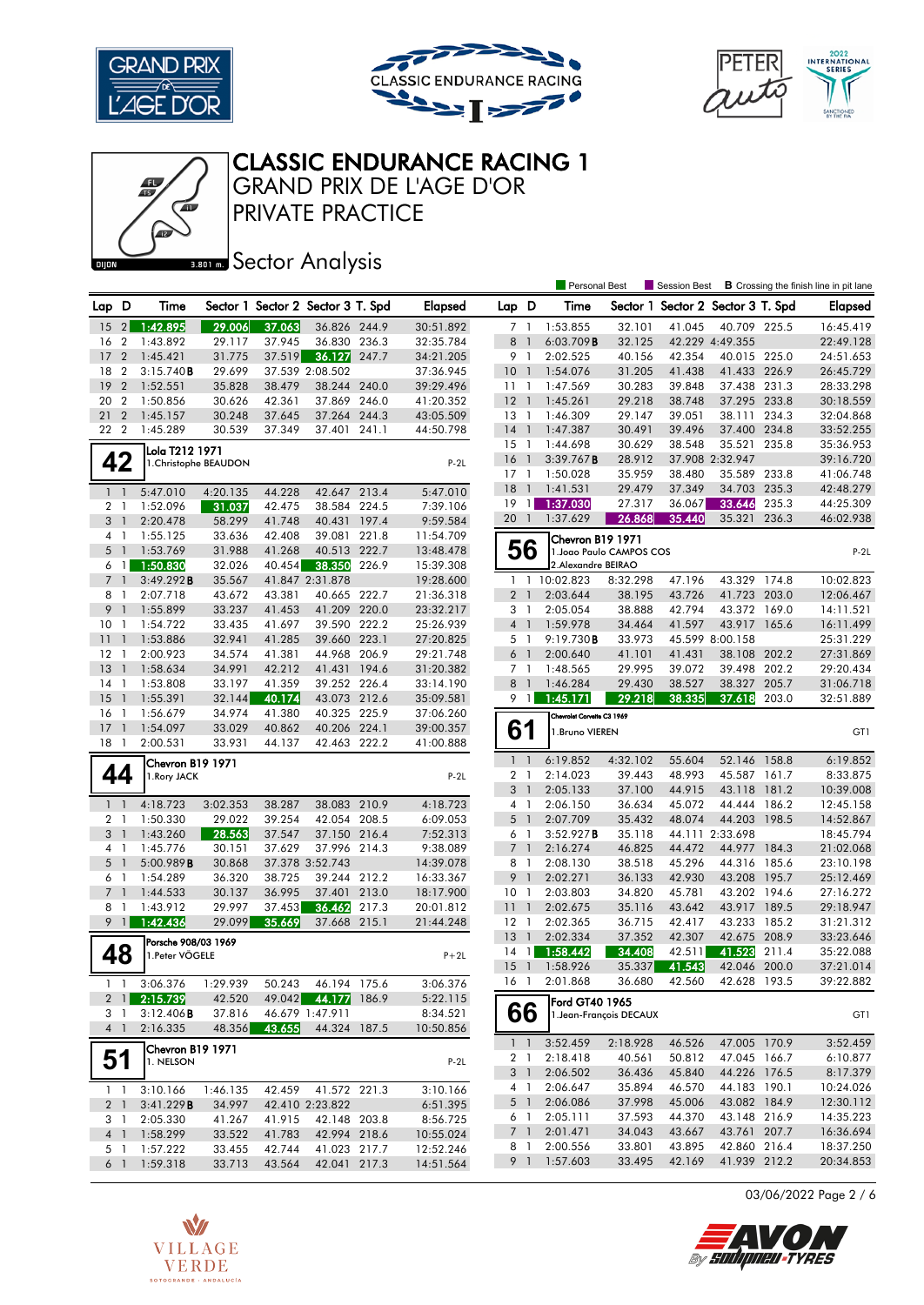

Œ





# CLASSIC ENDURANCE RACING 1

PRIVATE PRACTICE GRAND PRIX DE L'AGE D'OR

**Bector Analysis** 

|                       |                          |                                    |                  |                                   |                              |       |                        |                  |                          | <b>Personal Best</b>                 |                  | Session Best             |                              |       | <b>B</b> Crossing the finish line in pit lane |
|-----------------------|--------------------------|------------------------------------|------------------|-----------------------------------|------------------------------|-------|------------------------|------------------|--------------------------|--------------------------------------|------------------|--------------------------|------------------------------|-------|-----------------------------------------------|
| Lap D                 |                          | Time                               |                  | Sector 1 Sector 2 Sector 3 T. Spd |                              |       | <b>Elapsed</b>         | Lap D            |                          | Time                                 | Sector 1         | Sector 2 Sector 3 T. Spd |                              |       | Elapsed                                       |
| 10                    | - 1                      | 1:56.922                           | 33.031           | 42.578                            | 41.313 220.9                 |       | 22:31.775              | $1\quad$         |                          | 6:21.103                             | 4:54.101         | 44.323                   | 42.679 188.8                 |       | 6:21.103                                      |
| 11                    | $\mathbf{1}$             | 2:08.717                           | 32.737           | 53.115                            | 42.865 181.5                 |       | 24:40.492              | 2 <sub>1</sub>   |                          | 1:57.239                             | 34.676           | 41.783                   | 40.780 215.6                 |       | 8:18.342                                      |
| 12                    | $\mathbf{1}$             | 1:59.022                           | 34.743           | 43.029                            | 41.250 217.3                 |       | 26:39.514              | 3 <sub>1</sub>   |                          | 1:55.422                             | 31.951           | 42.095                   | 41.376 207.3                 |       | 10:13.764                                     |
| 13                    | $\mathbf{1}$             | 1:56.636                           | 32.843           | 41.198                            | 42.595 201.9                 |       | 28:36.150              | 4 <sup>1</sup>   |                          | 1:54.436                             | 32.743           | 41.162                   | 40.531                       | 225.0 | 12:08.200                                     |
| 14                    | $\overline{1}$           | 2:00.994                           | 32.792           | 44.837                            | 43.365 179.7                 |       | 30:37.144              | 5 <sub>1</sub>   |                          | 1:55.283                             | 32.722           | 42.206                   | 40.355 225.0                 |       | 14:03.483                                     |
| 15                    | $\overline{1}$           | 1:58.436                           | 33.865           | 42.404                            | 42.167 225.5                 |       | 32:35.580              | 6                | $\overline{1}$           | 9:55.346B                            | 32.080           |                          | 43.256 8:40.010              |       | 23:58.829                                     |
| 16                    | $\overline{1}$           | 1:58.218                           | 33.893           | 41.677                            | 42.648                       | 199.3 | 34:33.798              | 7 <sub>1</sub>   |                          | 1:53.955                             | 38.981           | 38.235                   | 36.739 244.3                 |       | 25:52.784                                     |
| 17                    | $\mathbf{1}$             | 2:00.182                           | 34.886           | 44.409                            | 40.887                       | 198.2 | 36:33.980              | 8                | $\overline{1}$           | 1:46.445                             | 29.830           | 38.674                   | 37.941                       | 239.5 | 27:39.229                                     |
| 18                    | -1                       | 2:00.018                           | 35.951           | 42.578                            | 41.489                       | 230.3 | 38:33.998              | 9                | -1                       | 1:41.949                             | 28.766           | 37.623                   | 35.560                       | 238.4 | 29:21.178                                     |
| 19                    | $\mathbf{1}$             | 3:16.953B                          | 36.287           |                                   | 48.073 1:52.593              |       | 41:50.951              | 10 <sub>1</sub>  |                          | 1:42.964                             | 29.411           | 37.065                   | 36.488 245.5                 |       | 31:04.142                                     |
| 20                    | -1                       | 2:10.477                           | 43.456           | 42.642                            | 44.379                       | 198.5 | 44:01.428              |                  |                          |                                      |                  |                          |                              |       |                                               |
| 211                   |                          | 2:02.895                           | 35.033           | 43.871                            | 43.991 213.0                 |       | 46:04.323              |                  | 72                       | Chevron B16 1970                     |                  |                          |                              |       |                                               |
|                       |                          |                                    |                  |                                   |                              |       |                        |                  |                          | 1. Didier ROBIN<br>2. Maxime ROBIN   |                  |                          |                              |       | $P-2L$                                        |
| 67                    |                          | Chevron B19 1971<br>1. Robert SHAW |                  |                                   |                              |       |                        | $1\quad$         |                          | 5:04.054                             | 3:35.146         | 46.337                   | 42.571                       | 204.2 | 5:04.054                                      |
|                       |                          |                                    |                  |                                   |                              |       | $P-2L$                 | 2 <sub>1</sub>   |                          | 1:57.437                             | 32.972           | 42.154                   | 42.311                       | 203.8 | 7:01.491                                      |
| 11                    |                          | 5:30.605                           | 4:04.031         | 44.017                            | 42.557                       | 172.5 | 5:30.605               | $3-1$            |                          | 2:10.447                             | 43.805           | 43.077                   | 43.565 194.6                 |       | 9:11.938                                      |
| 2 <sub>1</sub>        |                          | 1:58.544                           | 34.199           | 43.003                            | 41.342 196.7                 |       | 7:29.149               | 4 <sup>1</sup>   |                          | 2:00.909                             | 34.720           | 43.411                   | 42.778 202.2                 |       | 11:12.847                                     |
| 3                     | - 1                      | 1:48.204                           | 31.236           | 38.557                            | 38.411                       | 207.7 | 9:17.353               | 5 <sub>1</sub>   |                          | 1:57.333                             | 32.692           | 42.947                   | 41.694 204.5                 |       | 13:10.180                                     |
|                       |                          |                                    |                  |                                   |                              |       |                        | $6-1$            |                          |                                      |                  | 41.526                   |                              |       |                                               |
| 4 <sup>1</sup><br>5 1 |                          | 1:54.862<br>1:49.475               | 31.059<br>29.791 | 42.438<br>38.988                  | 41.365 213.0<br>40.696 224.1 |       | 11:12.215<br>13:01.690 | 7 <sub>1</sub>   |                          | 1:54.928<br>1:55.289                 | 32.112<br>32.233 | 40.620                   | 41.290 211.8<br>42.436 204.5 |       | 15:05.108<br>17:00.397                        |
| 6 <sup>1</sup>        |                          | 6:30.145B                          | 28.845           |                                   | 40.080 5:21.220              |       | 19:31.835              | 8                | $\overline{1}$           | 1:56.430                             | 32.339           | 41.716                   | 42.375 205.7                 |       | 18:56.827                                     |
|                       |                          |                                    |                  | 40.710                            |                              |       |                        |                  |                          | 1:56.099                             |                  | 42.030                   |                              |       |                                               |
| 7 <sup>1</sup><br>8   | -1                       | 2:02.081<br>1:45.162               | 41.257<br>28.986 | 39.120                            | 40.114 225.5<br>37.056 228.8 |       | 21:33.916              | 9 1<br>10        | $\overline{\phantom{a}}$ | 1:55.443                             | 32.934<br>32.721 | 42.020                   | 41.135 210.5<br>40.702 212.2 |       | 20:52.926<br>22:48.369                        |
| 9 1                   |                          | 1:53.226                           | 29.438           | 42.826                            | 40.962 221.3                 |       | 23:19.078              | 11               | -1                       |                                      | 32.420           | 43.132                   | 40.860 204.5                 |       | 24:44.781                                     |
|                       | $\overline{1}$           | 1:44.971                           |                  |                                   | 36.377 229.8                 |       | 25:12.304<br>26:57.275 |                  |                          | 1:56.412<br>1:57.222                 |                  |                          |                              |       |                                               |
| 10                    | $\overline{\phantom{a}}$ | 1:44.260                           | 28.779<br>29.116 | 39.815                            | 36.675                       | 232.8 |                        | $12-1$<br>$13-1$ |                          | 1:55.689                             | 32.677<br>32.370 | 43.227<br>42.704         | 41.318 211.8<br>40.615 215.6 |       | 26:42.003<br>28:37.692                        |
| 11<br>12              | $\overline{1}$           |                                    | 29.148           | 38.469<br>43.713                  | 38.659 226.4                 |       | 28:41.535              | $14-1$           |                          |                                      | 32.261           | 42.199                   | 40.812 213.0                 |       | 30:32.964                                     |
| 13                    | $\mathbf{1}$             | 1:51.520                           | 30.970           | 39.064                            | 37.476 229.3                 |       | 30:33.055              | $15-1$           |                          | 1:55.272                             |                  |                          | 40.529 213.9                 |       | 32:29.257                                     |
| 14                    | $\mathbf{1}$             | 1:47.510<br>1:41.436               | 28.542           | 37.117                            | 35.777 233.8                 |       | 32:20.565<br>34:02.001 | 16               | $\mathbf{1}$             | 1:56.293<br>1:53.666                 | 32.301<br>32.278 | 43.463<br>41.648         | 39.740 217.3                 |       | 34:22.923                                     |
| 15                    | $\mathbf{1}$             | 1:45.242                           | 29.332           | 37.734                            | 38.176 226.9                 |       | 35:47.243              | 17               | $\overline{1}$           | 1:53.382                             | 31.731           | 41.054                   | 40.597 213.0                 |       | 36:16.305                                     |
| 16                    | $\overline{1}$           | 1:43.808                           | 28.846           | 36.884                            | 38.078                       | 226.9 | 37:31.051              | 18               | $\overline{1}$           | 1:53.671                             | 31.846           | 41.243                   | 40.582 213.0                 |       | 38:09.976                                     |
| $17-1$                |                          | 1:44.929                           | 29.282           | 38.382                            | 37.265 229.8                 |       | 39:15.980              | $19-1$           |                          | 1:53.616                             | 31.592           | 40.714                   | 41.310 211.8                 |       | 40:03.592                                     |
| 18                    | $\overline{\phantom{a}}$ | 1:46.895                           | 29.761           | 37.373                            | 39.761 225.9                 |       | 41:02.875              | 20               | $\overline{1}$           | 1:55.315                             | 32.349           | 41.995                   | 40.971                       | 213.4 | 41:58.907                                     |
|                       |                          |                                    |                  |                                   |                              |       |                        | 21 1             |                          | 1:56.104                             | 31.952           | 42.506                   | 41.646 209.7                 |       | 43:55.011                                     |
|                       |                          | Porsche 911 Carrera RSR 3.0 1974   |                  |                                   |                              |       |                        | 221              |                          | 1:54.437                             | 31.948           | 41.426                   | 41.063 212.6                 |       | 45:49.448                                     |
| 68                    |                          | 1.Luca LITTARDI                    |                  |                                   |                              |       | GT1                    |                  |                          |                                      |                  |                          |                              |       |                                               |
| $1\quad$              |                          | 5:16.692                           | 3:33.522         | 53.402                            | 49.768                       | 186.2 | 5:16.692               |                  | 75                       | Chevron B16 1970                     |                  |                          |                              |       |                                               |
| 2 <sub>1</sub>        |                          | 2:10.107                           | 37.196           | 46.568                            | 46.343                       | 188.5 | 7:26.799               |                  |                          | 1.Ted TUPPEN                         |                  |                          |                              |       | $P-2L$                                        |
| 3                     | - 1                      | 2:11.585                           | 38.036           | 46.323                            | 47.226                       | 185.2 | 9:38.384               | 1                | $\overline{1}$           | 6:48.615                             | 5:19.627         | 44.851                   | 44.137 200.7                 |       | 6:48.615                                      |
| 4 1                   |                          | $4:02.808$ <b>B</b>                | 36.537           |                                   | 48.487 2:37.784              |       | 13:41.192              | 2 <sub>1</sub>   |                          | 3:51.428B                            | 45.859           |                          | 42.913 2:22.656              |       | 10:40.043                                     |
| 5 1                   |                          | 2:23.902                           | 44.207           | 47.667                            | 52.028                       | 176.5 | 16:05.094              | 3 <sup>1</sup>   |                          | 2:20.312                             | 44.659           | 45.918                   | 49.735 182.1                 |       | 13:00.355                                     |
| 6 1                   |                          | 2:15.644                           | 36.210           | 48.988                            | 50.446                       | 186.2 | 18:20.738              | 4 <sup>1</sup>   |                          | 2:06.781                             | 36.670           | 44.546                   | 45.565 178.5                 |       | 15:07.136                                     |
| 7 <sub>1</sub>        |                          |                                    | 36.934           | 43.900                            | 47.518                       | 186.9 |                        | 5                | $\overline{1}$           | 2:01.164                             | 34.791           | 44.253                   | 42.120                       | 215.6 | 17:08.300                                     |
| 8 1                   |                          | 2:08.352<br>2:06.611               | 35.493           | 46.494                            | 44.624 200.0                 |       | 20:29.090<br>22:35.701 |                  |                          | 2:01.216                             | 34.288           | 43.074                   | 43.854 204.2                 |       | 19:09.516                                     |
|                       |                          |                                    |                  |                                   |                              |       |                        | 6 <sup>1</sup>   |                          |                                      |                  |                          |                              |       |                                               |
| 10 <sub>1</sub>       | 911                      | 2:04.097                           | 35.001<br>34.544 | 44.869                            | <b>44.227</b> 199.6          |       | 24:39.798              |                  | 7 1                      | 2:14.883                             | 37.395           |                          | 46.780 50.708 146.1          |       | 21:24.399                                     |
|                       |                          | 2:09.460                           |                  | 48.539<br>43.927                  | 46.377 194.6<br>44.716 199.3 |       | 26:49.258              |                  | 8 1                      | $6:00.432$ <b>B</b>                  | 37.397           |                          | 46.854 4:36.181              |       | 27:24.831                                     |
| $11-1$<br>$12-1$      |                          | 2:04.655                           | 36.012<br>35.245 |                                   |                              |       | 28:53.913              | 10 <sub>1</sub>  |                          | 9 1 15:01.978 <b>B</b>               | 43.815<br>44.861 | 47.631                   | $\ldots$                     |       | 42:26.809                                     |
|                       |                          | 4:53.440B                          |                  |                                   | 43.888 3:34.307              |       | 33:47.353              |                  |                          | 2:13.750                             |                  | 43.955                   | 44.934 206.9                 |       | 44:40.559                                     |
| $13-1$<br>$14-1$      |                          | 2:16.857<br>2:13.986               | 44.642           | 47.759                            | 44.456 198.9<br>44.321 200.7 |       | 36:04.210              | 11 1             |                          | 2:05.365                             | 36.165           | 44.931                   | 44.269 204.5                 |       | 46:45.924                                     |
|                       |                          |                                    | 45.242           | 44.423                            |                              |       | 38:18.196<br>40:28.245 |                  |                          | Porsche 911 Carrera RSR 3.0 (C) 1974 |                  |                          |                              |       |                                               |
| $15-1$                |                          | 2:10.049<br>2:09.253               | 38.203           | 46.553                            | 45.293 193.9                 |       |                        | $\prime\prime$   |                          | 1. Mark SUMPTER                      |                  |                          |                              |       | GT1                                           |
| 16 <sub>1</sub>       |                          |                                    | 38.061           | 46.035                            | 45.157 197.1<br>45.375 196.7 |       | 42:37.498              |                  |                          |                                      |                  |                          |                              |       |                                               |
| 17 1                  |                          | 2:06.412                           | 36.093           | 44.944                            |                              |       | 44:43.910              | $1\quad1$        |                          | 3:36.234                             | 2:18.449         | 38.572                   | 39.213 214.3                 |       | 3:36.234                                      |
| $18-1$                |                          | 2:14.773                           | 36.012           | 50.707                            | 48.054 193.5                 |       | 46:58.683              | 2 1              |                          | 1:47.310                             | 30.584           | 38.166                   | 38.560 218.2                 |       | 5:23.544                                      |
|                       |                          | Lola T70 Mk III B 1969             |                  |                                   |                              |       |                        | 3 <sup>1</sup>   |                          | $3:30.402$ B                         | 31.314           |                          | 39.343 2:19.745              |       | 8:53.946                                      |
|                       | 70                       | 1. Pierre-Alain FRANCE             |                  |                                   |                              |       | $P+2L$                 | 4 1              |                          | 1:58.556                             | 39.911           | 38.673                   | 39.972 216.0                 |       | 10:52.502                                     |
|                       |                          |                                    |                  |                                   |                              |       |                        | 5 <sup>1</sup>   |                          | 1:50.939                             | 32.015           | 39.159                   | 39.765 214.3                 |       | 12:43.441                                     |





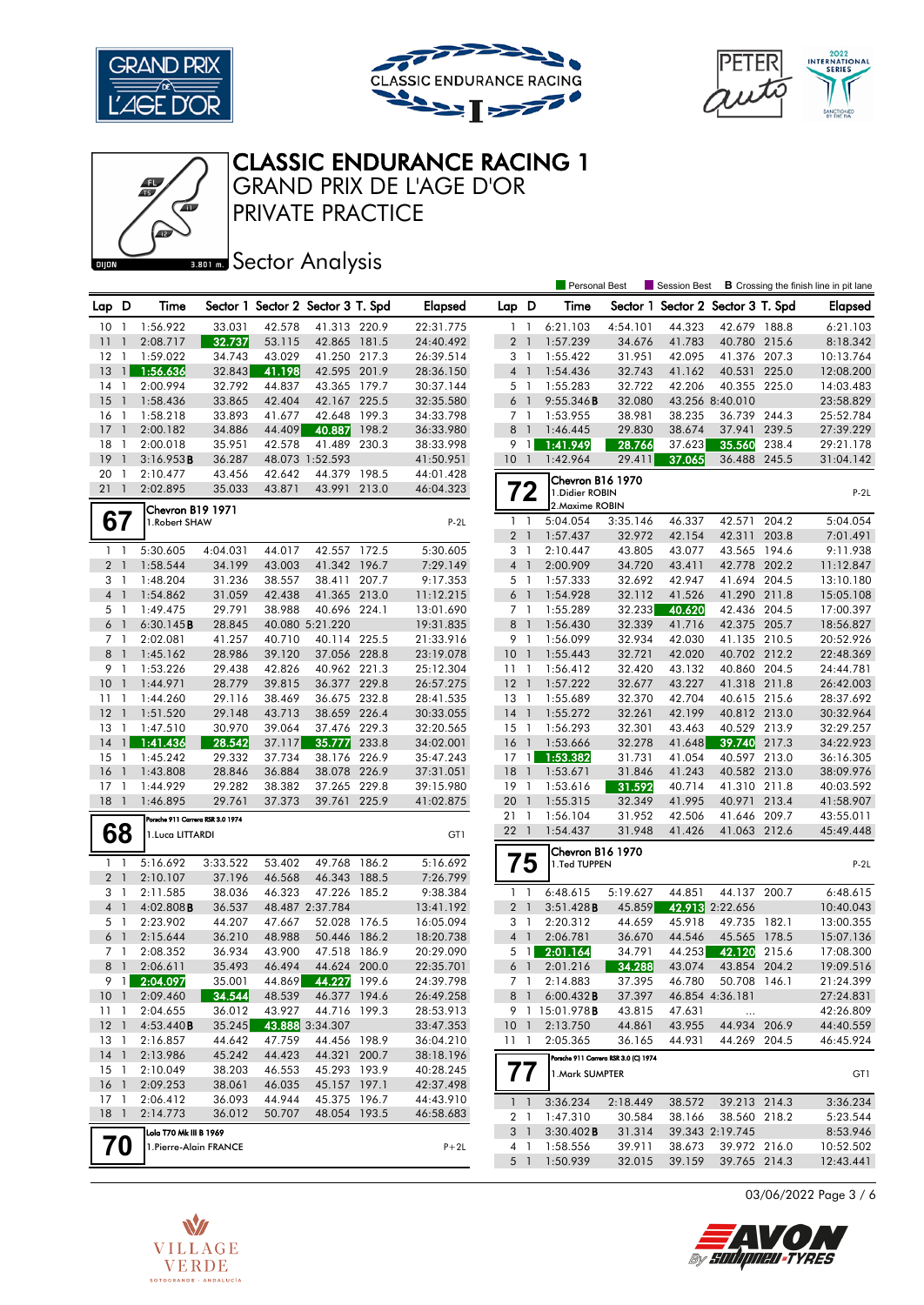

Æ

V

**VILLAGE** 

**VERDE** SOTOGRANDE - ANDALUCÍA





Personal Best **S** Session Best **B** Crossing the finish line in pit lane

### CLASSIC ENDURANCE RACING 1

PRIVATE PRACTICE GRAND PRIX DE L'AGE D'OR

**B.801 m.** Sector Analysis

| Lap             | D              | Time                                |          |        | Sector 1 Sector 2 Sector 3 T. Spd |       | <b>Elapsed</b> | Lap D           |                          | Time                 |                                   |        | Sector 1 Sector 2 Sector 3 T. Spd |       | <b>Elapsed</b> |
|-----------------|----------------|-------------------------------------|----------|--------|-----------------------------------|-------|----------------|-----------------|--------------------------|----------------------|-----------------------------------|--------|-----------------------------------|-------|----------------|
|                 | 61             | 1:48.541                            | 30.919   | 38.475 | 39.147 216.9                      |       | 14:31.982      |                 |                          |                      | Porsche 911 Carrera RSR 2,8L 1973 |        |                                   |       |                |
| $\overline{7}$  | $\overline{1}$ | 1:45.683                            | 30.320   | 37.511 | 37.852 215.6                      |       | 16:17.665      |                 | 6<br>0                   | 1.Kurt THIEL         |                                   |        |                                   |       | GT1            |
| 8               | -1             | 1:48.216                            | 30.025   | 38.665 | 39.526 216.9                      |       | 18:05.881      |                 |                          |                      |                                   |        |                                   |       |                |
| 9               | $\overline{1}$ | 1:46.085                            | 30.335   | 37.692 | 38.058 216.9                      |       | 19:51.966      | $\mathbf{1}$    | $\overline{1}$           | 4:07.666             | 2:33.726                          | 46.828 | 47.112 167.2                      |       | 4:07.666       |
| 10              | -1             | 4:15.610B                           | 30.362   |        | 37.907 3:07.341                   |       | 24:07.576      | 2               | $\overline{\phantom{a}}$ | 2:10.713             | 35.533                            | 45.470 | 49.710 160.2                      |       | 6:18.379       |
| 11              | $\overline{1}$ | 1:59.413                            | 39.992   | 40.008 | 39.413 197.4                      |       | 26:06.989      | 3               | $\overline{1}$           | 2:04.694             | 34.653                            | 45.164 | 44.877 182.4                      |       | 8:23.073       |
| 12              | $\overline{1}$ | 1:48.389                            | 31.139   | 38.344 | 38.906 216.0                      |       | 27:55.378      | 4 1             |                          | 2:03.166             | 35.655                            | 44.324 | 43.187 196.4                      |       | 10:26.239      |
| 13              | $\mathbf{1}$   | 1:44.707                            | 29.376   | 36.560 | 38.771 216.0                      |       | 29:40.085      | 5               | -1                       | 2:04.902             | 36.091                            | 45.039 | 43.772 197.8                      |       | 12:31.141      |
| 14              | -1             | 1:43.062                            | 29.163   | 36.760 | 37.139 220.0                      |       | 31:23.147      | 6 1             |                          | 2:01.403             | 35.678                            | 43.271 | 42.454 198.5                      |       | 14:32.544      |
| 15              | $\overline{1}$ | 1:45.175                            | 30.478   | 37.214 | 37.483                            | 218.6 | 33:08.322      | 7 <sub>1</sub>  |                          | 1:58.077             | 33.037                            | 41.888 | 43.152 190.8                      |       | 16:30.621      |
| 16              | $\overline{1}$ | 1:42.981                            | 29.199   | 36.857 | 36.925                            | 220.9 | 34:51.303      | 8               | $\overline{1}$           | 1:58.928             | 32.984                            | 42.811 | 43.133 195.3                      |       | 18:29.549      |
| 17              | $\mathbf{1}$   | 1:43.948                            | 29.293   | 37.159 | 37.496                            | 220.4 | 36:35.251      | 9 1             |                          | 1:58.205             | 32.402                            | 42.139 | 43.664 193.2                      |       | 20:27.754      |
| 18              | $\overline{1}$ | 1:46.820                            | 30.968   | 36.609 | 39.243 215.6                      |       | 38:22.071      | 10 <sub>1</sub> |                          | 1:58.282             | 33.446                            | 41.716 | 43.120 194.9                      |       | 22:26.036      |
|                 |                | Porsche 911 Carrera RS 3.0 (C) 1975 |          |        |                                   |       |                | 11              | -1                       | 1:56.717             | 32.578                            | 42.033 | 42.106 196.4                      |       | 24:22.753      |
|                 | 79             | 1. Brice PINEAU                     |          |        |                                   |       | GT1            | $12-1$          |                          | 1:55.418             | 32.139                            | 41.249 | 42.030                            | 197.4 | 26:18.171      |
|                 |                | 2. Olivier MUYTJENS                 |          |        |                                   |       |                | 13              | $\overline{1}$           | 1:55.839             | 32.865                            | 41.722 | 41.252                            | 200.0 | 28:14.010      |
| 1               | $\overline{2}$ | 4:00.262                            | 2:37.355 | 41.369 | 41.538                            | 200.0 | 4:00.262       | 14              | $\overline{1}$           | 1:55.011             | 31.372                            | 41.467 | 42.172 198.5                      |       | 30:09.021      |
|                 | $2 \quad 2$    | 1:55.410                            | 32.735   | 41.967 | 40.708                            | 199.6 | 5:55.672       | 15              | $\overline{1}$           | 1:56.283             | 32.384                            | 41.455 | 42.444 194.9                      |       | 32:05.304      |
| 3 <sub>2</sub>  |                | 5:24.714B                           | 32.306   |        | 42.708 4:09.700                   |       | 11:20.386      | 16 <sub>1</sub> |                          | 1:55.898             | 32.808                            | 41.082 | 42.008 197.1                      |       | 34:01.202      |
| 41              |                | 2:11.517                            | 43.074   | 45.489 | 42.954 194.6                      |       | 13:31.903      | 17              | $\overline{1}$           | 1:54.666             | 31.779                            | 41.276 | 41.611                            | 200.7 | 35:55.868      |
| $5-1$           |                | 2:06.104                            | 34.821   | 47.323 | 43.960 201.5                      |       | 15:38.007      | 18              | $\overline{1}$           | 1:55.446             | 32.142                            | 41.387 | 41.917 196.7                      |       | 37:51.314      |
| 6 1             |                | 2:06.479                            | 36.343   | 46.076 | 44.060 200.4                      |       | 17:44.486      | $19-1$          |                          | 1:57.401             | 32.942                            | 41.605 | 42.854 198.5                      |       | 39:48.715      |
| $\overline{7}$  | $\overline{1}$ | 2:02.702                            | 34.898   | 44.158 | 43.646 200.4                      |       | 19:47.188      | 20              | $\overline{1}$           | 1:57.031             | 33.237                            | 41.447 | 42.347 195.3                      |       | 41:45.746      |
| 8 1             |                | 2:01.152                            | 34.096   | 44.011 | 43.045 199.6                      |       | 21:48.340      | $21 \quad 1$    |                          | 1:59.879             | 34.265                            | 42.323 | 43.291 195.3                      |       | 43:45.625      |
| 9               | $\overline{1}$ | 2:07.277                            | 35.264   | 48.793 | 43.220 204.5                      |       | 23:55.617      |                 |                          | Lola T70 Mk III 1967 |                                   |        |                                   |       |                |
| 10              | -1             | 2:00.960                            | 34.834   | 43.804 | 42.322 204.9                      |       | 25:56.577      |                 |                          | 1.Philippe GIAUQUE   |                                   |        |                                   |       | $P+2L$         |
| 11              | $\mathbf{1}$   | 2:02.842                            | 35.871   | 43.790 | 43.181                            | 201.9 | 27:59.419      |                 |                          | 2. Jérôme POLICAND   |                                   |        |                                   |       |                |
| 12              | $\mathbf{1}$   | 1:58.554                            | 34.296   | 42.914 | 41.344 207.3                      |       | 29:57.973      | 1               | $\mathbf{1}$             | 10:02.515            | 8:30.891                          | 44.490 | 47.134 158.4                      |       | 10:02.515      |
| 13              | $\mathbf{1}$   | 2:27.712                            | 59.972   | 44.105 | 43.635 190.1                      |       | 32:25.685      | $\overline{2}$  | $\mathbf{1}$             | 2:15.111             | 37.849                            | 46.830 | 50.432 145.6                      |       | 12:17.626      |
| 14              | -1             | 2:06.182                            | 36.566   | 47.062 | 42.554 195.3                      |       | 34:31.867      | 3               |                          | 9:08.820B            | 37.540                            |        | 43.814 7:47.466                   |       | 21:26.446      |
| 15              | $\overline{1}$ | 2:01.629                            | 36.100   | 43.506 | 42.023 198.2                      |       | 36:33.496      | 4               | -1                       | 2:18.177             | 48.294                            | 45.988 | 43.895 179.1                      |       | 23:44.623      |
| 16              | -1             | 2:04.711                            | 35.721   | 46.082 | 42.908 202.2                      |       | 38:38.207      | 5 <sub>1</sub>  |                          | 1:54.955             | 31.241                            | 42.445 | 41.269 209.3                      |       | 25:39.578      |
| 17              | $\mathbf{1}$   | 2:02.996                            | 35.700   | 44.806 | 42.490 205.7                      |       | 40:41.203      | 61              |                          | 1:50.920             | 30.757                            | 41.097 | 39.066 225.0                      |       | 27:30.498      |
| 18              | -1             | 2:01.783                            | 36.288   | 42.909 | 42.586 204.9                      |       | 42:42.986      | 7 <sup>1</sup>  |                          | 1:47.963             | 30.071                            | 39.272 | 38.620 225.5                      |       | 29:18.461      |
| 19              | $\overline{1}$ | 2:02.170                            | 36.260   | 43.305 | 42.605 204.2                      |       | 44:45.156      | 8               | -1                       | 1:46.683             | 29.732                            | 38.874 | 38.077                            | 218.2 | 31:05.144      |
|                 |                | Chevron B19 1971                    |          |        |                                   |       |                | 9               | $\frac{1}{2}$            | 1:45.132             | 29.410                            | 38.702 | 37.020                            | 240.0 | 32:50.276      |
| 97              |                | 1.Emmanuel BRIGAND                  |          |        |                                   |       | $P-2L$         | 10 <sub>1</sub> |                          | 1:46.065             | 29.619                            | 38.801 | 37.645 235.3                      |       | 34:36.341      |
|                 |                |                                     |          |        |                                   |       |                |                 |                          | Porsche 908/03 1969  |                                   |        |                                   |       |                |
| $1\quad$        |                | 4:57.888                            | 3:37.282 | 41.359 | 39.247 216.0                      |       | 4:57.888       |                 | 32                       | 1. Henrique GEMPERLE |                                   |        |                                   |       | $P+2L$         |
| 2 <sub>1</sub>  |                | 1:44.914                            | 30.497   | 37.525 | 36.892 225.0                      |       | 6:42.802       |                 |                          |                      | 2. Marc de SIEBENTHAL             |        |                                   |       |                |
| 3 1             |                | 1:40.785                            | 28.198   | 36.579 | 36.008 231.3                      |       | 8:23.587       | $1\quad$        |                          | 4:19.823             | 2:48.765                          | 49.289 | 41.769                            | 196.4 | 4:19.823       |
| 4 <sup>1</sup>  |                | 1:42.961                            | 29.908   | 37.088 | 35.965 227.8                      |       | 10:06.548      | 2 <sub>1</sub>  |                          | 1:57.661             | 31.621                            | 40.237 | 45.803 187.8                      |       | 6:17.484       |
| 5 <sub>1</sub>  |                | 1:44.907                            | 30.411   | 37.556 | 36.940 227.8                      |       | 11:51.455      | 3               | -1                       | 1:54.647             | 32.582                            | 41.436 | 40.629                            | 204.9 | 8:12.131       |
| 6 1             |                | 1:40.615                            | 28.833   | 36.459 | 35.323                            | 228.3 | 13:32.070      | 4 1             |                          | 1:51.020             | 31.044                            | 40.642 | 39.334                            | 185.6 | 10:03.151      |
|                 | $7 \quad 1$    | 1:38.934                            | 27.404   | 36.006 | 35.524 229.8                      |       | 15:11.004      | 5 <sub>1</sub>  |                          | 1:51.197             | 31.250                            | 39.931 | 40.016 206.5                      |       | 11:54.348      |
|                 |                | 8 1 11:13.124 <b>B</b>              | 32.059   |        | 44.648 9:56.417                   |       | 26:24.128      |                 |                          | 6 1 1:51.265         | 30.597                            | 41.155 | 39.513 208.5                      |       | 13:45.613      |
|                 | 9 1            | 1:55.422                            | 38.354   | 39.383 | 37.685 226.4                      |       | 28:19.550      |                 | $7 \mid$                 | 1:50.115             | 30.513                            | 39.930 | 39.672 208.1                      |       | 15:35.728      |
| 10 <sub>1</sub> |                | 1:40.819                            | 28.180   | 36.467 | 36.172 231.8                      |       | 30:00.369      |                 |                          | Lola T212 1971       |                                   |        |                                   |       |                |
| $11-1$          |                | 1:41.351                            | 28.882   | 36.223 | 36.246 229.8                      |       | 31:41.720      |                 | 40                       | 1. Gonçalo GOMES     |                                   |        |                                   |       | $P-2L$         |
| $12-1$          |                | 1:39.746                            | 27.561   | 36.740 | 35.445 233.3                      |       | 33:21.466      |                 |                          | 2. James CLARIDGE    |                                   |        |                                   |       |                |
| $13-1$          |                | 1:43.773                            | 28.331   | 37.124 | 38.318 230.3                      |       | 35:05.239      |                 |                          | 1 1 18:01.655        | $\ldots$                          | 46.618 | 43.926 218.2                      |       | 18:01.655      |
| $14-1$          |                | 1:40.133                            | 27.979   | 36.572 | 35.582 232.8                      |       | 36:45.372      | 2 <sub>1</sub>  |                          | 2:05.801             | 35.773                            | 46.091 | 43.937 217.7                      |       | 20:07.456      |
| $15-1$          |                | 2:09.396                            | 32.646   | 43.713 | 53.037 107.1                      |       | 38:54.768      | 31              |                          | 2:07.339             | 37.492                            | 47.373 | 42.474 189.8                      |       | 22:14.795      |
| $16-1$          |                | 1:49.316                            | 34.551   | 37.553 | 37.212 230.3                      |       | 40:44.084      |                 | 4 1                      | 1:55.588             | 33.791                            | 41.037 | 40.760 183.4                      |       | 24:10.383      |
| 17              | $\overline{1}$ | 1:43.629                            | 29.582   | 37.586 | 36.461 228.3                      |       | 42:27.713      | 5 1             |                          | 2:02.690             | 34.485                            | 45.281 | 42.924 217.7                      |       | 26:13.073      |
| $18-1$          |                | 1:42.013                            | 28.539   | 36.971 | 36.503 229.8                      |       | 44:09.726      | 6 <sup>1</sup>  |                          | 2:01.761             | 35.007                            | 45.508 | 41.246 198.5                      |       | 28:14.834      |
|                 |                |                                     |          |        |                                   |       |                |                 |                          | 7 1 1:55.431         | 33.797                            | 41.972 | 39.662 210.9                      |       | 30:10.265      |

03/06/2022 Page 4 / 6

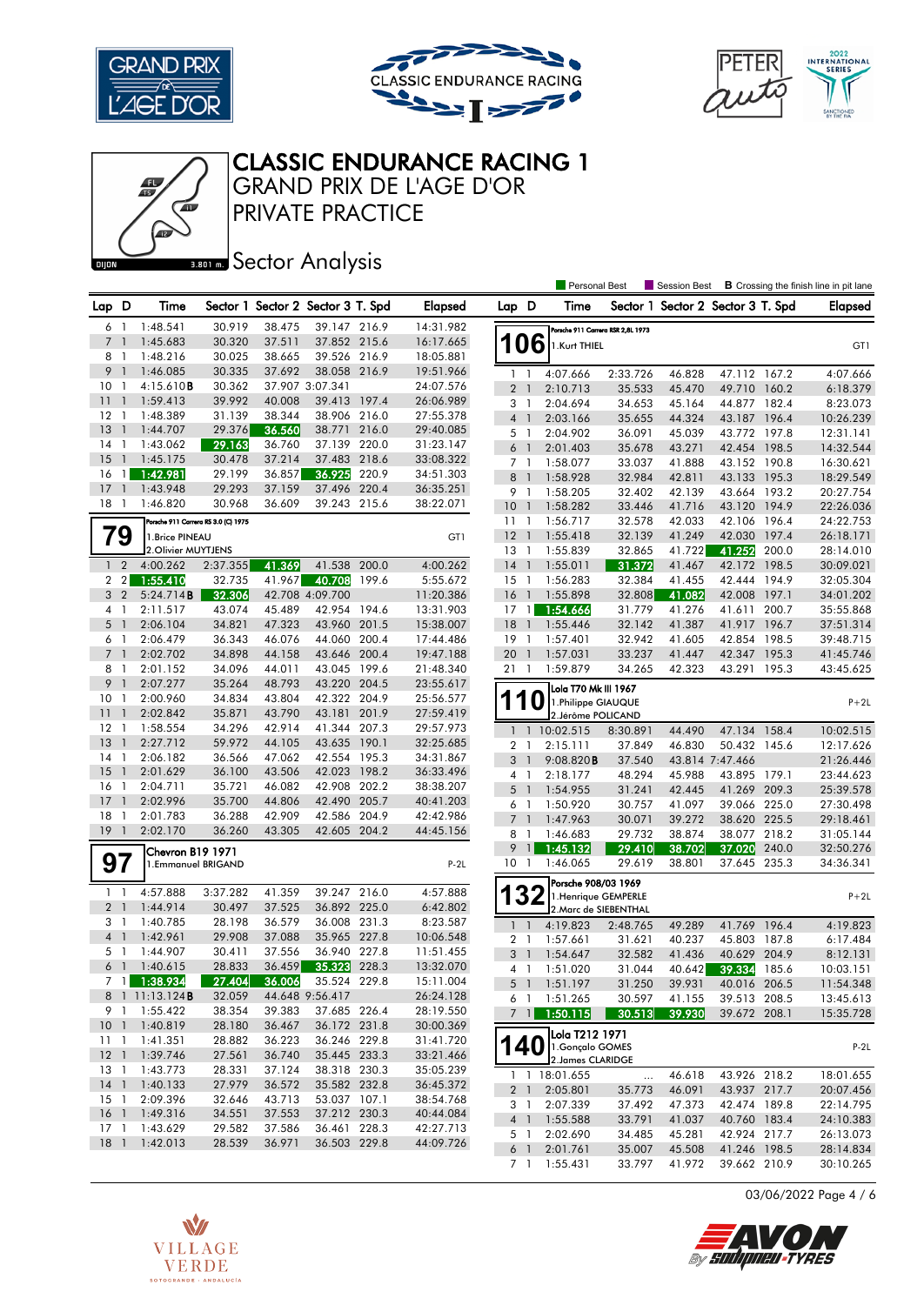

心





Personal Best **S** Session Best **B** Crossing the finish line in pit lane

## CLASSIC ENDURANCE RACING 1

PRIVATE PRACTICE GRAND PRIX DE L'AGE D'OR

**BROTH** Sector Analysis

| Lap D          |                              | Time                              |                  |                  | Sector 1 Sector 2 Sector 3 T. Spd |       | <b>Elapsed</b>         | Lap D               |                                  | Time                             |                  | Sector 1 Sector 2 Sector 3 T. Spd |                                 |       | Elapsed                |
|----------------|------------------------------|-----------------------------------|------------------|------------------|-----------------------------------|-------|------------------------|---------------------|----------------------------------|----------------------------------|------------------|-----------------------------------|---------------------------------|-------|------------------------|
| 8              | $\overline{1}$               | $4:10.348$ <b>B</b>               | 32.847           |                  | 44.810 2:52.691                   |       | 34:20.613              | 10                  | $\overline{1}$                   | 1:52.318                         | 31.355           | 40.494                            | 40.469 209.7                    |       | 30:30.465              |
| 9              | - 1                          | 2:08.201                          | 42.614           | 42.126           | 43.461 206.1                      |       | 36:28.814              | 111                 |                                  | 1:52.239                         | 33.084           | 40.336                            | 38.819 213.9                    |       | 32:22.704              |
| 10             | $\overline{1}$               | 1:52.891                          | 33.493           | 39.841           | 39.557 218.6                      |       | 38:21.705              | $12 \quad 1$        |                                  | 1:45.405                         | 29.712           | 38.238                            | 37.455 217.7                    |       | 34:08.109              |
| 11             | - 1                          | 1:48.328                          | 32.276           | 38.143           | 37.909 230.8                      |       | 40:10.033              | 13 1                |                                  | 1:46.655                         | 30.190           | 38.464                            | 38.001 215.6                    |       | 35:54.764              |
| 12             | $\overline{1}$               | 1:48.247                          | 30.575           | 38.495           | 39.177 226.4                      |       | 41:58.280              | 14                  | $\overline{1}$                   | 1:50.762                         | 31.501           | 39.899                            | 39.362 215.1                    |       | 37:45.526              |
| 13             | -1                           | 1:45.437                          | 30.108           | 38.042           | 37.287 228.8                      |       | 43:43.717              | 15                  | $\overline{1}$                   | 1:47.399                         | 30.019           | 39.312                            | 38.068 211.8                    |       | 39:32.925              |
| $14 \quad 1$   |                              | 1:43.780                          | 30.431           | 36.972           | 36.377                            | 227.4 | 45:27.497              | 16 <sub>1</sub>     |                                  | 1:49.527                         | 31.141           | 39.134                            | 39.252 218.2                    |       | 41:22.452              |
|                |                              | Porsche 911 2,3L ST 1970          |                  |                  |                                   |       |                        |                     |                                  | Porsche 911 Carrera RSR 3.0 1974 |                  |                                   |                                 |       |                        |
|                | 157                          | 1. Franck DECHAME                 |                  |                  |                                   |       | GT1                    |                     | 166                              | 1. Didier DENAT                  |                  |                                   |                                 |       | GT1                    |
|                | $1\quad$                     | 2.Jean-Marc BACHELIER<br>6:54.198 | 5:29.980         | 43.315           | 40.903                            | 190.8 | 6:54.198               | 1 <sup>1</sup>      |                                  | 4:07.212                         | 2:46.801         | 39.743                            | 40.668 210.5                    |       | 4:07.212               |
| 2 <sub>1</sub> |                              | 1:54.010                          | 33.101           | 40.605           | 40.304 192.9                      |       | 8:48.208               | 2 <sub>1</sub>      |                                  | 1:50.966                         | 31.343           | 39.516                            | 40.107 213.4                    |       | 5:58.178               |
| 3              | $\mathbf{1}$                 | 1:51.925                          | 31.644           | 40.333           | 39.948                            | 194.6 | 10:40.133              | $3-1$               |                                  | 1:46.712                         | 30.365           | 38.269                            | 38.078 215.1                    |       | 7:44.890               |
|                | 4 <sup>1</sup>               | 4:43.538B                         | 32.513           |                  | 43.050 3:27.975                   |       | 15:23.671              | 4 <sup>1</sup>      |                                  | 1:47.262                         | 31.272           | 37.681                            | 38.309 215.1                    |       | 9:32.152               |
| 5 1            |                              | 2:12.044                          | 42.289           | 43.914           | 45.841                            | 143.0 | 17:35.715              | $5-1$               |                                  | 1:46.312                         | 29.322           | 38.819                            | 38.171 216.0                    |       | 11:18.464              |
| 6 1            |                              | 2:02.648                          | 35.936           | 42.523           | 44.189                            | 165.4 | 19:38.363              | $6-1$               |                                  | 1:44.833                         | 29.474           | 37.496                            | 37.863 216.0                    |       | 13:03.297              |
| 7 1            |                              | 2:04.380                          | 36.205           | 44.055           | 44.120 163.9                      |       | 21:42.743              | 7 <sub>1</sub>      |                                  | 3:17.934B                        | 30.777           |                                   | 37.848 2:09.309                 |       | 16:21.231              |
| 8 <sup>1</sup> |                              | 2:24.621                          | 37.249           | 57.792           | 49.580                            | 137.8 | 24:07.364              | 8 <sup>1</sup>      |                                  | 1:54.480                         | 35.495           | 37.749                            | 41.236 206.5                    |       | 18:15.711              |
| 9 1            |                              | 2:08.090                          | 36.077           | 46.009           | 46.004 160.0                      |       | 26:15.454              | 9 1                 |                                  | 1:58.377                         | 32.093           | 42.143                            | 44.141 190.8                    |       | 20:14.088              |
| 10             | $\mathbf{1}$                 | 2:13.319                          | 36.845           | 48.609           | 47.865                            | 159.8 | 28:28.773              | 10 <sub>1</sub>     |                                  | 1:51.658                         | 32.965           | 40.308                            | 38.385 213.9                    |       | 22:05.746              |
| 11             | -1                           | 2:05.875                          | 36.614           | 44.052           | 45.209 157.9                      |       | 30:34.648              | 11                  | - 1                              | 2:03.985                         | 33.323           | 43.831                            | 46.831 187.2                    |       | 24:09.731              |
| 12             | $\overline{1}$               | 2:04.979                          | 35.759           | 45.373           | 43.847 170.1                      |       | 32:39.627              | $12-1$              |                                  | 1:54.585                         | 31.619           | 39.449                            | 43.517 204.2                    |       | 26:04.316              |
| 13             | - 1                          | 2:04.864                          | 35.150           | 45.537           | 44.177 181.8                      |       | 34:44.491              | $13-1$              |                                  | 1:51.437                         | 32.956           | 39.621                            | 38.860 220.0                    |       | 27:55.753              |
| 14             | $\overline{1}$               | 2:03.443                          | 34.417           | 45.031           | 43.995 173.6                      |       | 36:47.934              | $14-1$              |                                  | 1:45.564                         | 29.727           | 37.143                            | 38.694 216.0                    |       | 29:41.317              |
| 15             | -1                           | 2:05.305                          | 35.022           | 44.457           | 45.826                            | 147.3 | 38:53.239              | $15-1$              |                                  | 1:43.211                         | 29.105           | 36.678                            | 37.428                          | 219.1 | 31:24.528              |
| 16             | $\overline{1}$               | 2:13.869                          | 36.925           | 49.273           | 47.671 164.6                      |       | 41:07.108              | 16                  | $\overline{1}$                   | 1:45.873                         | 30.280           | 37.607                            | 37.986 216.4                    |       | 33:10.401              |
|                |                              | Ford GT40 1965                    |                  |                  |                                   |       |                        |                     |                                  | Porsche 911 Carrera RSR 2.8 1973 |                  |                                   |                                 |       |                        |
|                | 6                            | 1.Diogo FERRAO                    |                  |                  |                                   |       | GT1                    |                     | 86                               | 1.Sébastien EBERHARD             |                  |                                   |                                 |       | GT1                    |
|                |                              | 2. Martin STRETTON                |                  |                  |                                   |       |                        |                     |                                  |                                  |                  |                                   |                                 |       |                        |
| $1\quad$       |                              | 5:15.850                          | 3:54.172         | 41.435           | 40.243 230.8                      |       | 5:15.850               | $\mathbf{1}$        | - 1                              | 6:28.185                         | 5:07.820         | 39.876                            | 40.489 177.3                    |       | 6:28.185               |
| 2 <sub>1</sub> |                              | 1:59.880                          | 32.791           | 42.144           | 44.945 229.8                      |       | 7:15.730               | 2 <sub>1</sub>      |                                  | 1:52.997                         | 32.821           | 40.258                            | 39.918 210.5                    |       | 8:21.182               |
|                | 3 1                          | 1:54.762                          | 31.925           | 41.252           | 41.585 229.3                      |       | 9:10.492               | 3 <sub>1</sub>      |                                  | 1:57.372                         | 34.338           | 42.571                            | 40.463 211.4                    |       | 10:18.554              |
| $4-1$          |                              | 1:50.664                          | 32.050           | 38.856           | 39.758 230.3                      |       | 11:01.156              | $4 \mid$            |                                  | 1:52.421                         | 32.237           | 39.282                            | 40.902 207.7                    |       | 12:10.975              |
|                | 5 1                          | 1:51.139                          | 32.121           | 39.580           | 39.438 239.5                      |       | 12:52.295              | 5 <sub>1</sub>      |                                  | 4:25.875B                        | 32.524           |                                   | 41.193 3:12.158                 |       | 16:36.850              |
| 6 1            |                              | 1:50.079                          | 31.764           | 39.933           | 38.382 238.4                      |       | 14:42.374              | $6-1$               |                                  | 1:56.071                         | 37.613           | 39.278                            | 39.180                          | 204.5 | 18:32.921              |
| 7 1<br>8 1     |                              | 1:52.825<br>1:49.358              | 30.570           | 40.439<br>39.330 | 41.816 231.8<br>39.254 237.9      |       | 16:35.199              | 7 <sub>1</sub><br>8 |                                  | $4:57.863$ <b>B</b>              | 31.129           | 40.227                            | 39.600 3:47.134                 |       | 23:30.784              |
| 9              | $\overline{1}$               | 1:52.395                          | 30.774<br>32.087 | 40.019           | 40.289 227.4                      |       | 18:24.557<br>20:16.952 | 9                   | $\overline{1}$<br>$\overline{1}$ | 1:57.782<br>3:29.365B            | 37.023<br>33.214 |                                   | 40.532 187.8<br>42.115 2:14.036 |       | 25:28.566<br>28:57.931 |
| 10             | $\overline{1}$               | 4:15.224B                         | 31.830           |                  | 41.319 3:02.075                   |       | 24:32.176              |                     |                                  |                                  |                  |                                   |                                 |       |                        |
| 11             | $\overline{2}$               | 1:57.771                          | 38.565           | 40.173           | 39.033 233.3                      |       | 26:29.947              |                     |                                  | Porsche 911 Carrera RS 3.0 1974  |                  |                                   |                                 |       |                        |
| 12             | $\overline{2}$               | 1:53.632                          | 31.937           | 40.161           | 41.534 222.7                      |       | 28:23.579              | 265                 |                                  | 1. Jean-Maurice REY              |                  |                                   |                                 |       | GT1                    |
| 13             | $\overline{2}$               | 1:50.883                          | 32.530           | 39.354           | 38.999 235.3                      |       | 30:14.462              |                     |                                  | 1 1 17:15.854                    |                  | 46.986                            | 49.514 179.1                    |       | 17:15.854              |
| 14             | $\overline{2}$               | 1:49.825                          | 31.615           | 40.049           | 38.161 235.8                      |       | 32:04.287              | 2 <sub>1</sub>      |                                  | 2:14.052                         | <br>38.780       | 45.858                            | 49.414 188.5                    |       | 19:29.906              |
| 15             | $\left  \frac{2}{2} \right $ | 1:47.681                          | 30.643           | 39.474           | 37.564 230.8                      |       | 33:51.968              | 3                   | $\overline{1}$                   | 2:11.094                         | 37.991           | 44.875                            | 48.228 184.0                    |       | 21:41.000              |
|                |                              | 16 2 1:49.019                     | 31.834           | 39.691           | 37.494 229.3                      |       | 35:40.987              | 4 1                 |                                  | 2:18.264                         | 40.595           | 50.338                            | 47.331 189.5                    |       | 23:59.264              |
|                |                              | Chevron B8 1968                   |                  |                  |                                   |       |                        |                     | 5 <sup>1</sup>                   | 2:10.716                         | 37.694           | 46.913                            | 46.109 185.2                    |       | 26:09.980              |
|                | 163                          | 1. Roderick JACK                  |                  |                  |                                   |       | $P-2L$                 | 6 1                 |                                  | 2:15.774                         | 40.355           | 48.302                            | 47.117 186.5                    |       | 28:25.754              |
|                |                              | 2. Patrick JACK                   |                  |                  |                                   |       |                        | 7 <sup>1</sup>      |                                  | 2:05.872                         | 37.332           | 44.327                            | 44.213 158.6                    |       | 30:31.626              |
|                | $1\quad 2$                   | 6:23.725                          | 5:01.726         | 41.390           | 40.609 191.5                      |       | 6:23.725               | 8 1                 |                                  | 2:03.927                         | 37.625           | 43.346                            | 42.956 194.6                    |       | 32:35.553              |
|                |                              | 2 2 1:56.986                      | 35.573           | 40.757           | 40.656 205.3                      |       | 8:20.711               | 9 1                 |                                  | 2:06.555                         | 37.634           | 45.825                            | 43.096 198.9                    |       | 34:42.108              |
|                | 3 2                          | 1:56.036                          | 34.145           | 41.993           | 39.898 203.0                      |       | 10:16.747              | 10 <sub>1</sub>     |                                  | 2:01.173                         | 35.018           | 42.801                            | 43.354 199.3                    |       | 36:43.281              |
|                |                              | 4 2 1:53.549                      | 31.977           | 40.811           | 40.761 209.3                      |       | 12:10.296              | 11 <sub>1</sub>     |                                  | 2:07.849                         | 36.664           | 44.654                            | 46.531 158.1                    |       | 38:51.130              |
|                | 5 2                          | 1:53.868                          | 32.540           | 41.221           | 40.107 213.9                      |       | 14:04.164              | 12 1                |                                  | 5:22.516B                        | 37.704           |                                   | 48.894 3:55.918                 |       | 44:13.646              |
|                | 6 2                          | 1:52.626                          | 32.407           | 39.728           | 40.491 211.8                      |       | 15:56.790              | 13                  | $\overline{1}$                   | 2:14.132                         | 43.514           | 43.328                            | 47.290 112.6                    |       | 46:27.778              |
|                | 7 <sub>2</sub>               | 1:53.975                          | 32.628           | 41.173           | 40.174 210.9                      |       | 17:50.765              |                     |                                  | Chevron B16 1971                 |                  |                                   |                                 |       |                        |
|                | 8 2                          | 8:45.611B                         | 32.268           |                  | 41.587 7:31.756                   |       | 26:36.376              | 600                 |                                  | 1. Jean LEGRAS                   |                  |                                   |                                 |       | $P-2L$                 |
|                | 9 1                          | 2:01.771                          | 42.000           | 39.499           | 40.272 210.1                      |       | 28:38.147              |                     |                                  |                                  |                  |                                   |                                 |       |                        |

03/06/2022 Page 5 / 6